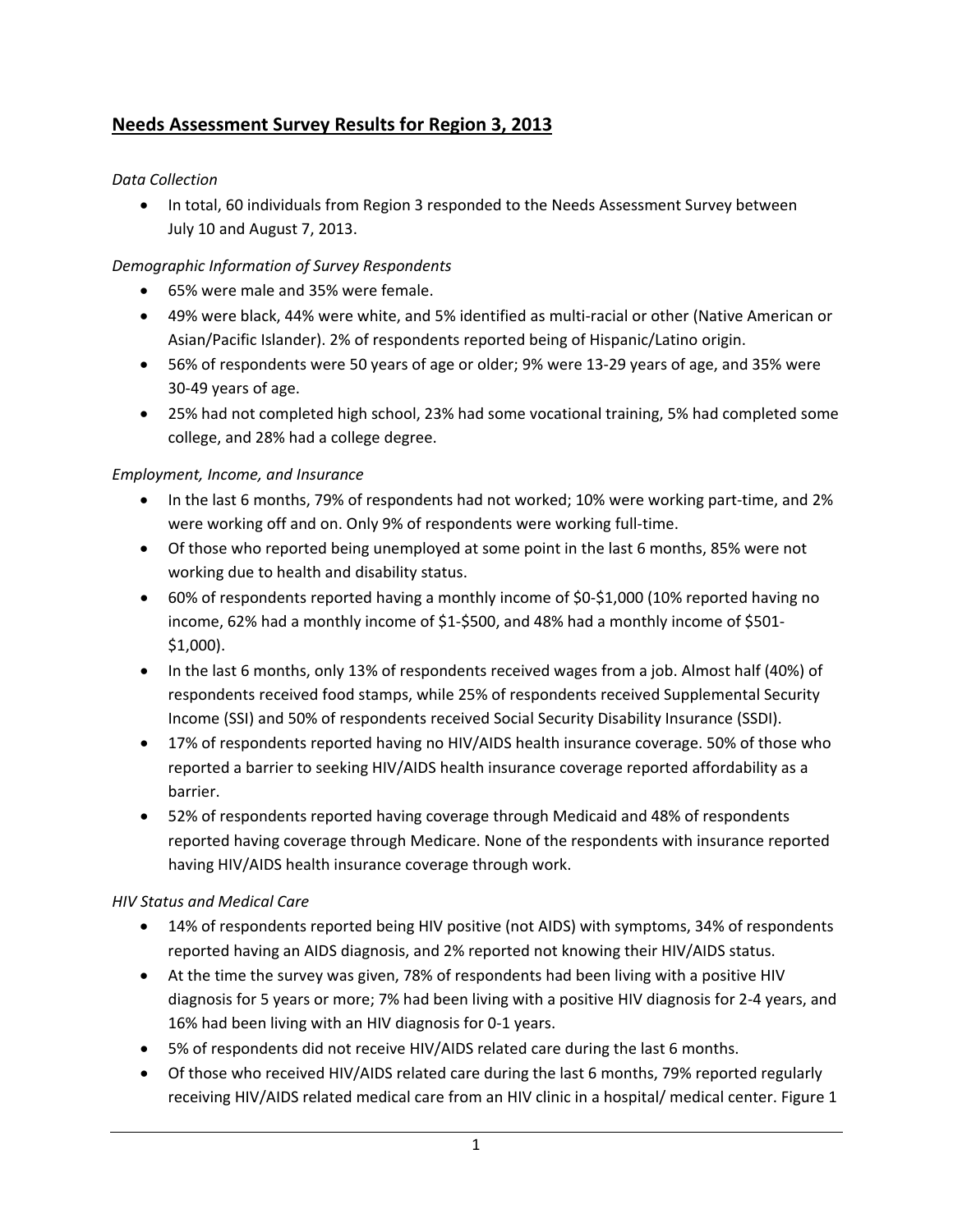depicts the distribution of sources that respondents reported receiving HIV/AIDS related medical care from in the past year.



**Figure 1. Regular Source for receiving HIV/AIDS Related Medical Care in the Past 6 months**

- 98% of respondents were taking HIV medications prescribed to them by a doctor during the past year.
- Of those that reported having HIV medications prescribed to them, 85% reported taking their HIV medication all of the time, 12% reported taking their HIV medication most of the time, and 3% reported taking their HIV medication some of the time.
- Of those that reported having HIV medications prescribed to them, 85% reported missing 0 doses in the 3 days before the survey was administered, 7% reported missing 1 dose, and 8% reported missing 2 or more doses.
- Figure 2 presents the distribution of medical care needs reported by persons who did not receive the selected services.